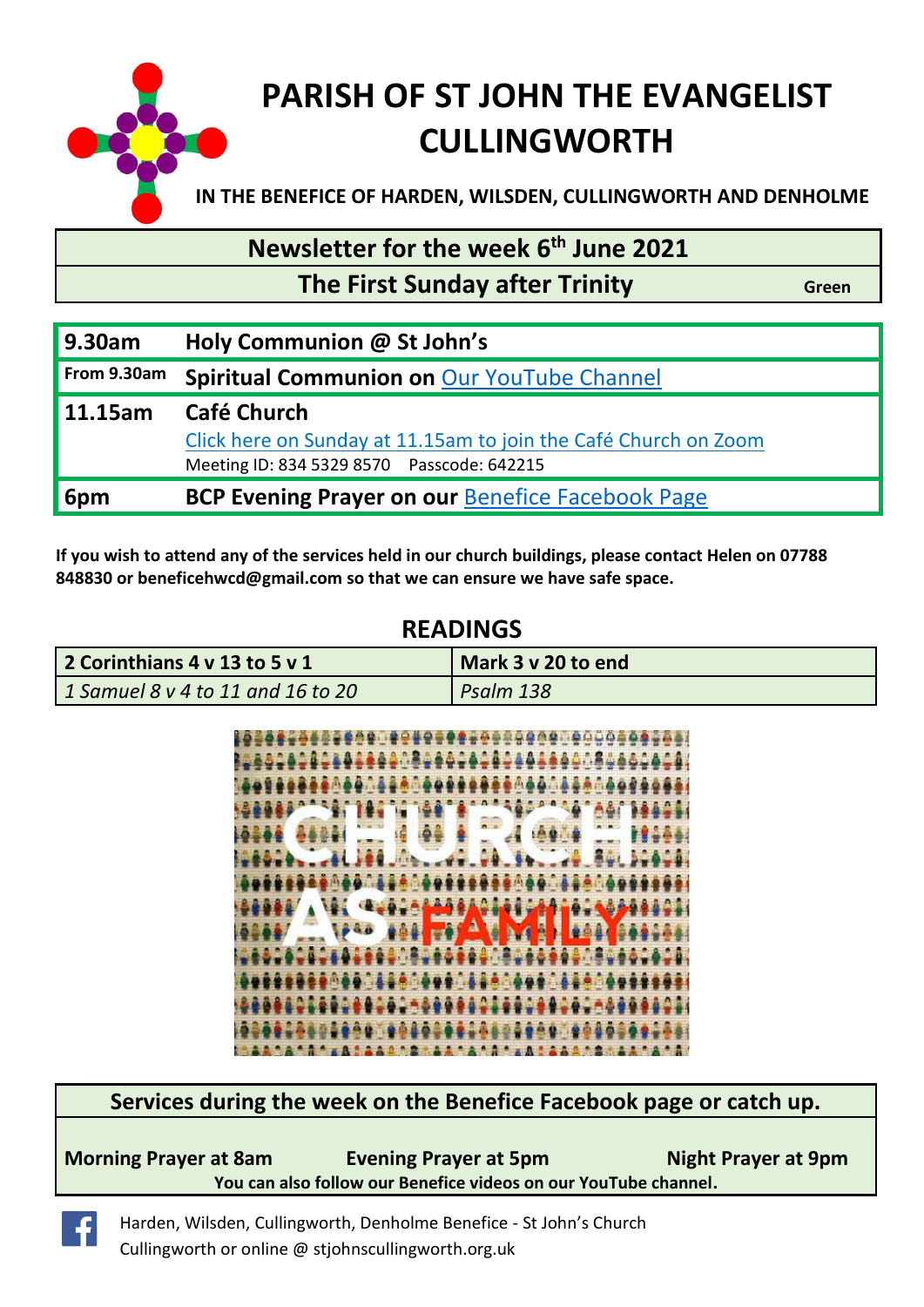# **ACTIVITIES**



#### **BENEFICE COFFEE MORNING**

Join us on Wednesday mornings at 11am on Zoom for a coffee and chat. It is a great gathering in the middle of the week. Come along and enjoy a bit of fellowship and friendship with a cuppa.

[Bring a cup of coffee and click here on Wednesday at 11am to join the Benefice Zoom Coffee Morning](https://us02web.zoom.us/j/85814555339?pwd=T2tVcDBuNGxUUDVoSXVUa25IOGJvdz09) Meeting ID: 858 1455 5339 Passcode: 547910

#### **THURSDAY PRAYERS**

There will be Zoom Prayers on Thursday morning at 11am. Do come along as we gather subjects for our prayers, thinking of situations, places, and people. We gather them as part of our praying and then in a moment of quiet bring them all to God.

> [Click here on Thursday at 11am to join Thursday Prayers on Zoom](https://us02web.zoom.us/j/83952757402?pwd=eEYrRGFkL3g1dzJLeUcvSDJueTlZdz09) Meeting ID: 839 5275 7402 Passcode: Spirit

# **Euro 2021 Fantasy Football Competition**

In the summer there will be the European Championships with England, Wales, and Scotland all in contention! And you can be part of the fun too by joining in the Benefice Euro 2021 Fantasy Football Competition. All you must do is:

**Stage One:** Select two teams from each of the four lists below (That is eight teams in total)

| Belgium  | <b>Denmark</b> | Sweden         | Hungary     |                   |
|----------|----------------|----------------|-------------|-------------------|
| France   | Germany        | Poland         | Russia      | $\bigcirc$        |
| England  | Switzerland    | Austria        | Czech Rep   | 11 JUNE - 11 JULY |
| Portugal | Croatia        | <b>Ukraine</b> | Scotland    |                   |
| Spain    | Netherlands    | Turkey         | Finland     |                   |
| Italy    | Wales          | Slovakia       | N Macedonia |                   |

**Stage Two:** Give answers for these two tie breaker questions:

- 1. Which team do you think will win the Competition?
- 2. How many goals will be scored in the competition (51 Games)?
- **Let Richard know your eight team choices and two answers before 10 June.**

**Stage Three:** Sit back and watch the points roll in!!! Richard will work out all the points so just relax and pray for your teams to triumph! But if you wish to know the scoring then …

Your teams will score 3 points for a win, 1 point for a draw and lose 3 points if they lose. There will be a 10 point bonus if they defeat a team ranked higher than them and a 10-point penalty for teams which lose against lower ranked opposition. For every goal they score in regular play they get 2 points but lose 2 points for every goal they concede in normal play. Penalty shootouts will be 1 point for a goal scored and 1 point away for a goal conceded. Teams reaching the knockout stage will receive 5 bonus points.

#### **Help wanted knitting Baby Hats – If you are interested, please contact Elsie Altass**

Harden, Wilsden, Cullingworth, Denholme Benefice - St John's Church Cullingworth or online @ stjohnscullingworth.org.uk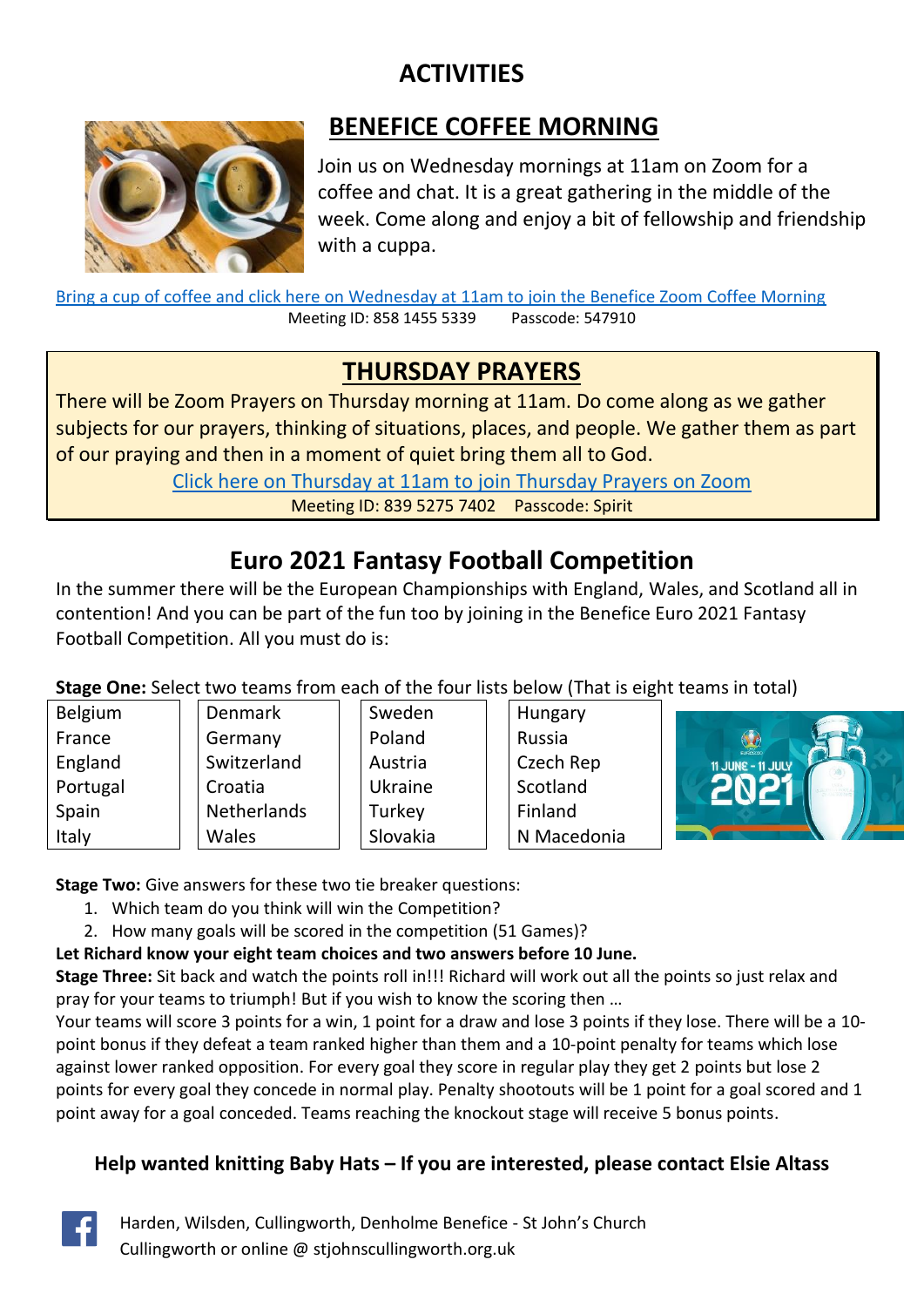#### **FUNDRAISING**

#### **CHARITY OF THE MONTH – CHRISTIANS AGAINST POVERTY**

Money donated during May will support the work of **Christians Against Poverty** (CAP) provides free debt help and local community groups across the UK. Their free services, run with local churches, provide practical and emotional support, and show people that there is always hope. If you wish to donate, please make this to St Johns PCC (details below) add your surname and CAP as the reference. Please support this fantastic charity.

## **May 100 Club Winners – 4, 14, 20, 101 and 17**

# **THANK YOU!**

We are grateful to all those who continue to support the church financially. If you find that you have a little extra income and would be able to increase your giving at this time it would help our financial situation enormously.

## **Donations or Regular Giving may be done by sending your gift to**

PCC of Cullingworth Parish Sort Code 20-45-14 account number 60703532. Please include your name as a reference, so we can thank you.



**You can scan this code to give a donation through "Give a Little"**

# easyfundraising feel good shopping

#### **EASY FUNDRAISING FOR YOUR ON-LINE PURCHASES**

If you register with easyfundraising.org.uk and state cause as Cullingworth St. John the Evangelist we at Church receive a % of what you spend.

#### **Neighbourhood Support Services**

For Cullingworth the Village Hall is the contact point and to access the service phone the Bradford Met Centre 20 01274 431000.

If you know of people who need food, we are an issuing agency for the Bingley Food Bank. If you need a food voucher, please contact:

Richard (01535 273758) or Helen (07788 848830)

If you are struggling with payment for utilities such as gas, electricity, and water, please contact your supplier in the first instance. Many have schemes in place for assistance. Yorkshire Water for instance has more than six different support pathways which provide both short- and long-term financial help to those struggling to keep up with payments.



Harden, Wilsden, Cullingworth, Denholme Benefice - St John's Church Cullingworth or online @ stjohnscullingworth.org.uk